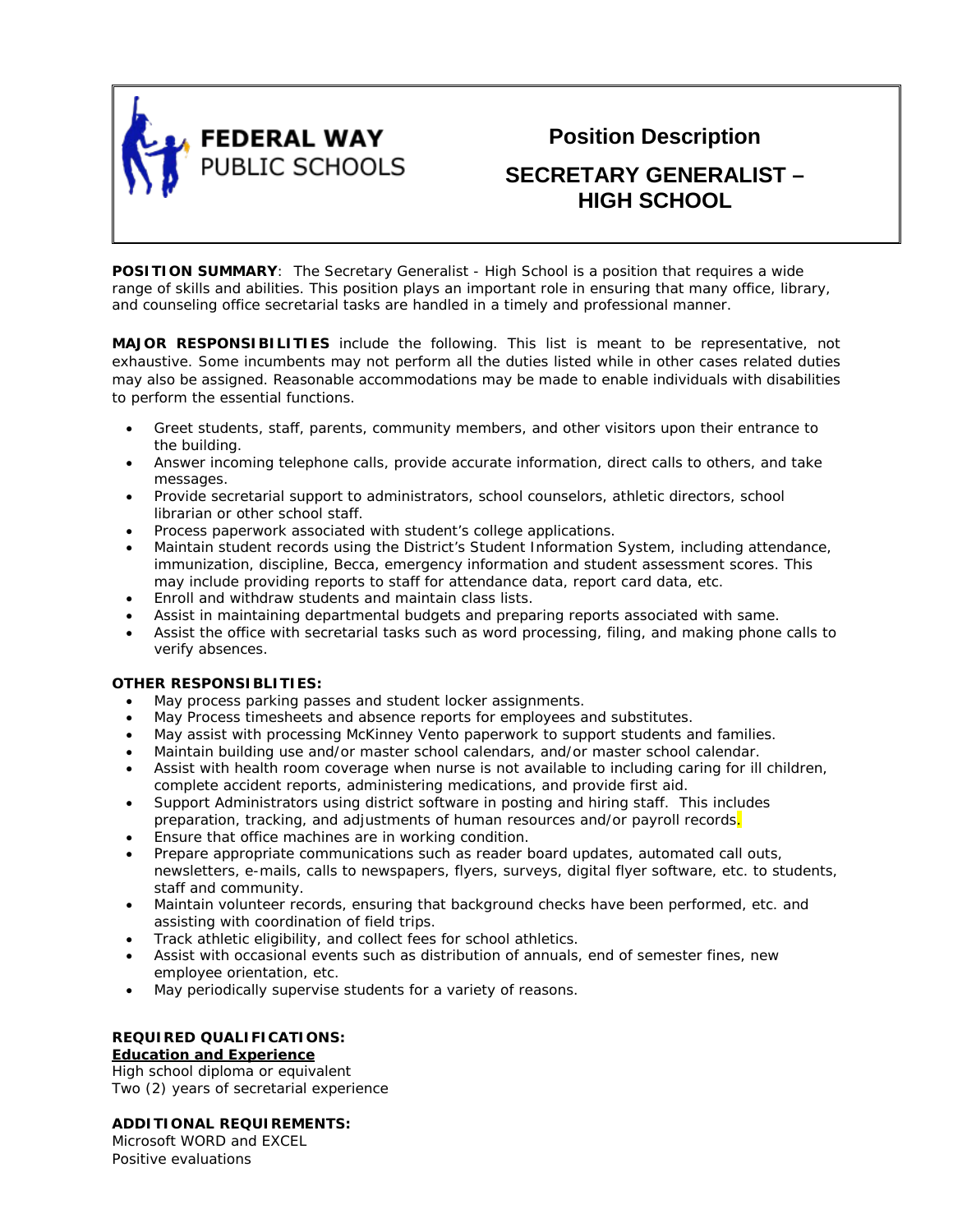#### **PREFERRED QUALIFICATIONS:**

Basic knowledge of the District's integrated financial accounting systems Microsoft Publisher, or other newsletter software

## **CONDITION OF EMPLOYMENT:**

Criminal background clearance Valid Washington State Driver's License Work scheduled hours on a consistent basis.

## **KNOWLEDGE OF:**

School board policies and procedures Database Management Microsoft office WORD, EXCEL, POWERPOINT

### **ABILITY TO:**

Organize and perform job responsibilities efficiently and independently without close supervision Pay strict attention to detail

Demonstrate proficiency using an e-mail system

Demonstrate basic knowledge modern technology and willingness and ability to increase knowledge to proficiency

Speak, read and follow written or verbal communications

Practice effective safety and security within individual work routines

Develop and maintain positive customer relations with staff students, parents, and the public in a multicultural and multiracial community.

Remain flexible; able to cope with frequent interruptions as part of a daily routine, multi-task and shift priorities to meet required deadlines

Work collaboratively with District staff and promote teamwork with co-workers

Practice ethical and professional standards of conduct including the requirements of confidentiality Abide by Federal Way Public Schools' Policies and Procedures

Perform the essential functions of the job with or without reasonable accommodations

## **REQUIRED KNOWLEDGE, SKILLS AND ABILITIES RELATED TO CULTURAL COMPETENCE AND EQUITY:**

Knowledge/awareness of own cultural identity and how this influences behavior, and desire to learn about the cultural identity of others.

Ability to establish and nurture an environment that promotes cultural competence and equitable treatment of staff, students, and patrons of the District.

Ability to understand and hold self and others accountable for promoting the Federal Way Public

Schools' commitment to "Each Scholar: A Voice. A Dream. A Bright Future."

Ability to recognize that each person is a unique individual even as we celebrate their group cultural heritage.

**PHYSICAL DEMANDS:** The physical demands described here are representative of those that must be met by an employee to successfully perform the essential functions of this job. Reasonable accommodations may be made to enable individuals with disabilities to perform the essential functions.

While performing the duties of this job, the employee will regularly stand and walk, bend neck and back, use hands for repetitive grasping and pushing/pulling. The employee may occasionally be required to squat, kneel, and use hands for fine manipulation. The employee will constantly be required to sit for extended periods of time and use a computer screen and keyboard, and occasionally be required to climb stairs/ladder, lift and reach overhead, and lift/carry. The employee must constantly lift/carry up to 5 pounds and must frequently lift /carry up to 10 pounds. The employee will occasionally lift/carry a maximum of 20 lbs. The employee is occasionally required to push/pull a maximum weight of 100 pounds.

**WORK ENVIRONMENT:** The work environment characteristics described here are representative of those an employee encounters while performing the essential functions of this job. Reasonable accommodations may be made to enable individuals with disabilities to perform the essential functions.

While performing the duties of this job, the employee regularly works in indoor conditions and regularly